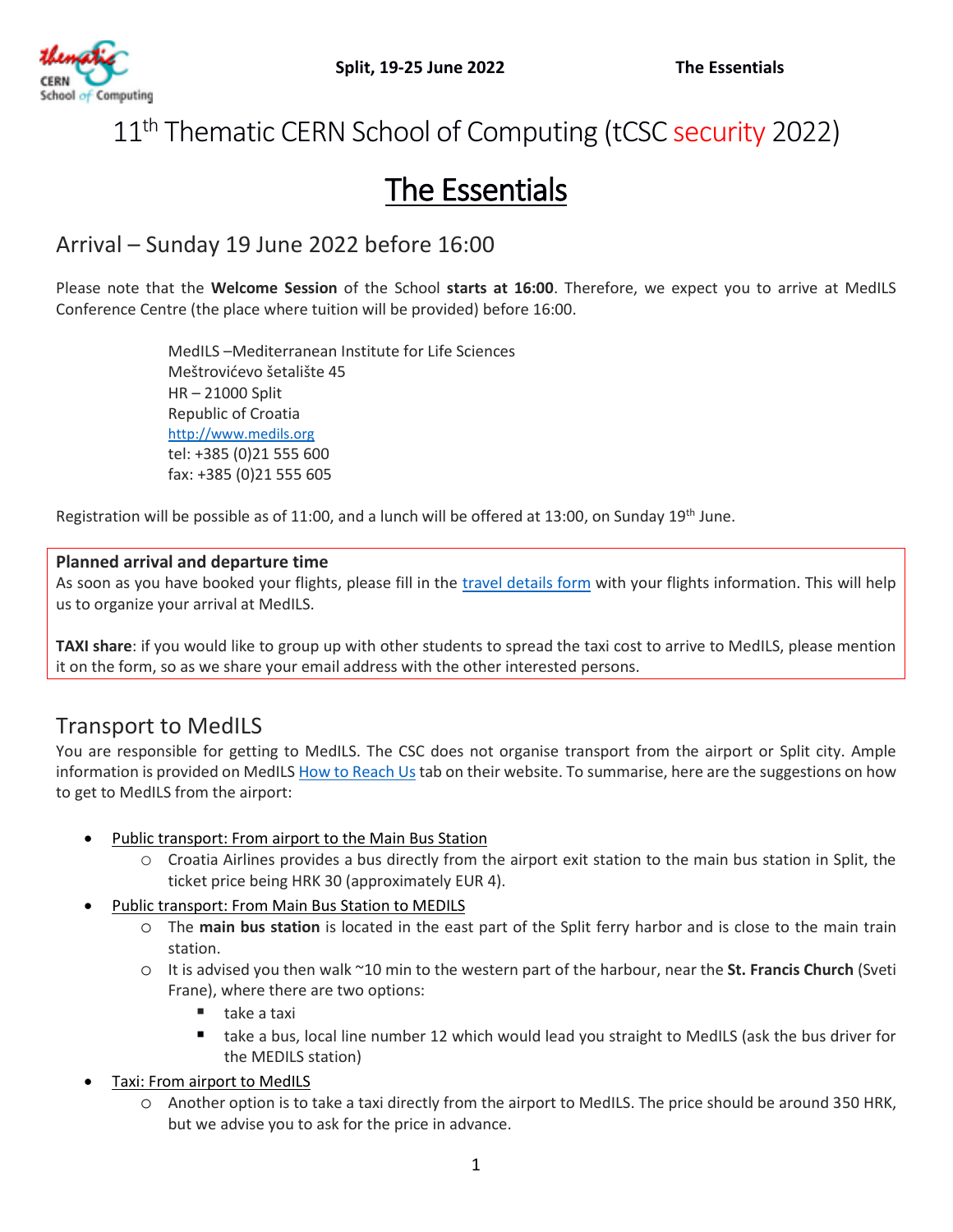

### Accommodation

You will be staying at MedILS (located on the Adriatic Sea coast, a couple of kilometers from the center of Split), or in the nearby hotel. We will provide detailed accommodation information when you register on Sunday 19 June.

## MedILS centre facilities

Note that MedILS is a University meeting/conference center and not a hotel. As a result, it is not manned 100% of the time.

## Meals

All meals will be on-site at MedILS except three evening dinners. The exact dates, the restaurants names and the addresses for these three off-site dinners will be provided later.

## Registration

Registration for tCSC on Security 2022 will take place in MedILS on Sunday 19 June, from **11:00 am**. Make your way to the MedILS main reception and you'll find us there. You will receive from the tCSC organizers your tCSC pack *(instructions, tCSC badge, local tourist information, etc.)*.

### Classes

Classes and exercises will take place in MedILS medium-size lecture room. Directions will be provided when you arrive.

# Computers/Personal laptops

During tCSC on Security 2022 you will be required to use your own laptop and install required software to participate in exercises. Instructions on what to install and configure will soon be available on Laptop Configuration page in indico.

Please configure your laptop **before the beginning of the school**, so as you are ready for the first class on Monday. Any questions - ask our Technical Manager at [csc-technical-manager@cern.ch](mailto:csc-technical-manager@cern.ch) or in person.



Croatia uses the standard European (round-pronged) plugs (230V, 50Hz AC). Don't forget your power adapters for laptops, if needed.

# Sports and free time

- On Monday, Tuesday, Thursday and Friday afternoon you have a **free time period** between lunch and the afternoon sessions. This free time may be devoted to learning, discussions with lecturers and/or recreational activities including sports.
- We have a **special sports outing** on Wednesday afternoon: we will be **rafting** on a river upstream of the beautiful city of Omis, south of Split.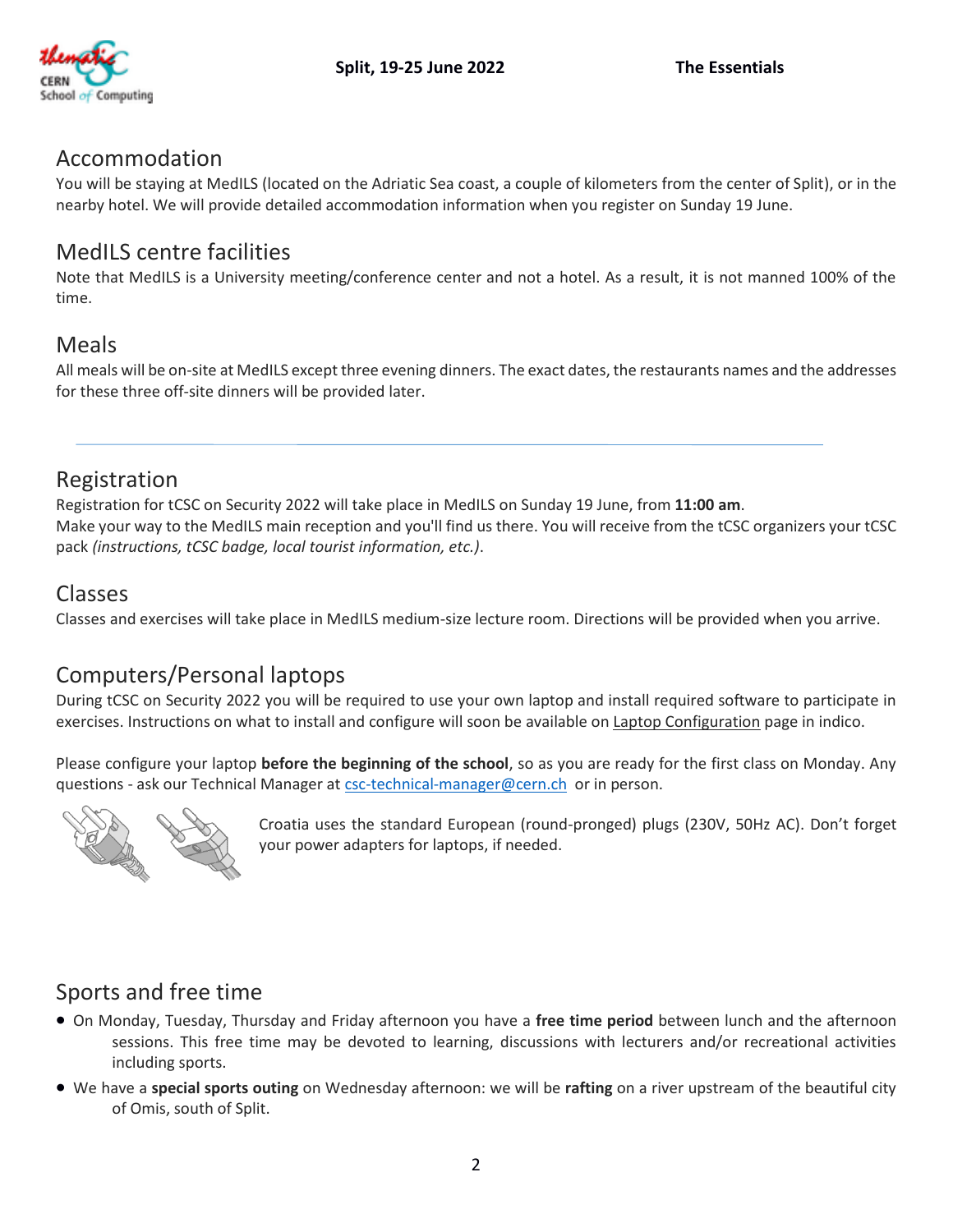



| Sports Clothes to bring<br>Bring with you: |                       |
|--------------------------------------------|-----------------------|
| - sport clothes (eg t-shirt, shorts)       | - trainers/sneakers   |
| - swimming costume                         | - towel for the beach |
| - swimming glasses                         | - sunglasses          |
| - suncream                                 | - mosquito spray      |

### **You will also need some sport shoes or sturdy sandals to scramble over the rocks to get to the beach. The rocks are sharp and bare feet are at great risk of getting cut!**

For the rafting, you will need to bring clothes you don't mind getting wet. You should bring:

- a windproof cagoule or K-Way or similar
- light clothes (e.g. T-shirt)
- sport shoes (or sturdy water sport sandals which attach with clips/velcro) which you don't mind getting wet
- full change of clothing (warmer clothes) for after rafting

### Weather

Average temperature in Split during this period is about 21°C, ranging between 16°C and 26°C, and usually very sunny. There may be some late-spring rain, which can be torrential, so bring some warmer clothes and a rain jacket just in case.

### Miscellaneous

May we remind you that:

- Any extra costs incurred by you during the stay will not be covered by the school organization.
	- Smoking is banned at MedILS.

# **Contacts**

- Email anytime[: computing.school@cern.ch](mailto:computing.school@cern.ch)
- for technical questions: [csc-technical-manager@cern.ch](mailto:csc-technical-manager@cern.ch)

| • Joelma Tolomeo (administrator): | + 33 607 41 49 32 | joelma.tolomeo@cern.ch      |
|-----------------------------------|-------------------|-----------------------------|
| • Sebastian Lopienski (director): | + 41 75 411 20 03 | sebastian.lopienski@cern.ch |
| • Jarek Polok (technical):        | + 41 75 411 94 87 | jaroslaw.polok@cern.ch      |

| Links                   |  |
|-------------------------|--|
| tCSC on Security 2022 w |  |

tCSC on Security 2022 website<br>
MedILS conference centre<br>
https://www.medils.org<br>
https://www.medils.org [https://www.medils.org](http://www.medils.org/)